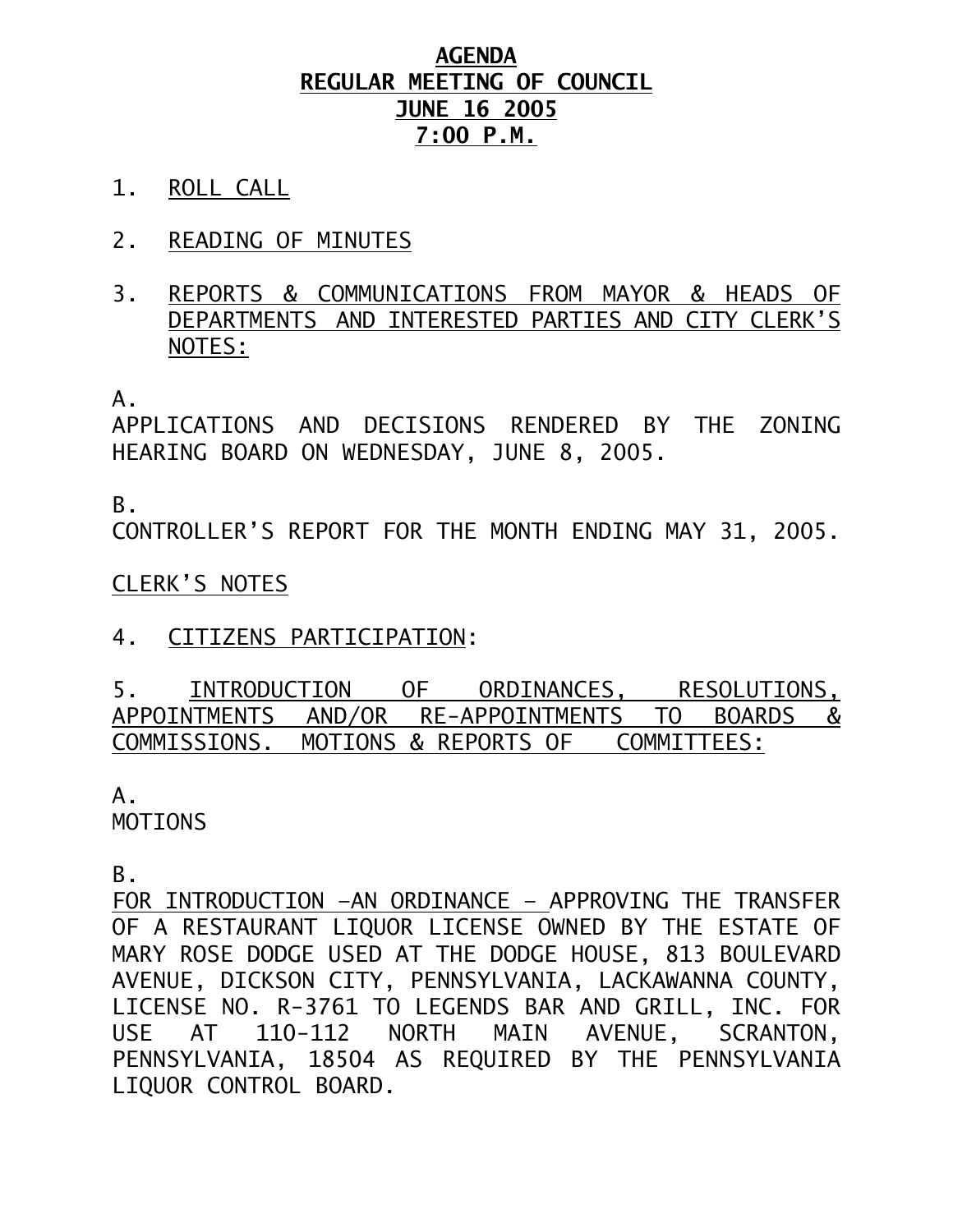5.

C.

FOR INTRODUCTION – AN ORDINANCE – AMENDING FILE OF THE COUNCIL NO. 252, 2003, THEREBY AMENDING FILE OF THE COUNCIL NOS. 188 OF 1994 AND 103 OF 1995 AS SET FORTH IN THE SCRANTON CODIFIED CODE AT SECTION 332-20 PERTAINING TO FEES FOR USE OF FACILITIES, TO AMEND THE FEES FOR THE USE OF OUTDOOR CITY POOLS OTHER THAN NAY AUG PARK.

 $D<sub>-</sub>$ 

FOR INTRODUCTION – A RESOLUTION – AUTHORIZING THE MAYOR AND OTHER APPROPRIATE CITY OFFICIALS TO EXECUTE AND ENTER INTO SUPPLEMENTAL ENGINEERING AGREEMENT NUMBER 041761-B WITH BUCHART-HORN, INC.TO AMEND PARTS I, II AND III OF THE AGREEMENT RESULTING FROM A CHANGE IN PROJECT SCOPE FROM BRIDGE REDECKING/REHABILITATION TO MAJOR RECONSTRUCTION AND AN OVERALL EXTENSION OF THE LACKAWANNA AVENUE BRIDGE PROJECT FOR AN ADDITIONAL COST OF \$331,100.10.

E.

FOR INTRODUCTION – A RESOLUTION – AUTHORIZING THE MAYOR AND OTHER APPROPRIATE CITY OFFICIALS TO EXECUTE AND ENTER INTO A QUALIFIED SELLER AGREEMENT ("QSA") WITH COMMUNITY REINVESTMENT FUND, INC. ("CRF") WHICH AGREEMENT WOULD QUALIFY THE CITY TO SELL OUTSTANDING LOANS FROM THE CITY OF SCRANTON, OFFICE OF ECONOMIC AND COMMUNITY DEVELOPMENT.

F.

FOR INTRODUCTION – A RESOLUTION – AUTHORIZING THE MAYOR AND OTHER APPROPRIATE CITY OFFICIALS TO EXECUTE AND ENTER INTO A LOAN PURCHASE AGREEMENT WITH COMMUNITY REINVESTMENT FUND, INC. ("CRF") FOR THE PURCHASE OF FOURTEEN LOANS MADE BY THE CITY OF SCRANTON, OFFICE OF ECONOMIC AND COMMUNITY DEVELOPMENT.

# 6. CONSIDERATION OF ORDINANCES - READING BY TITLE: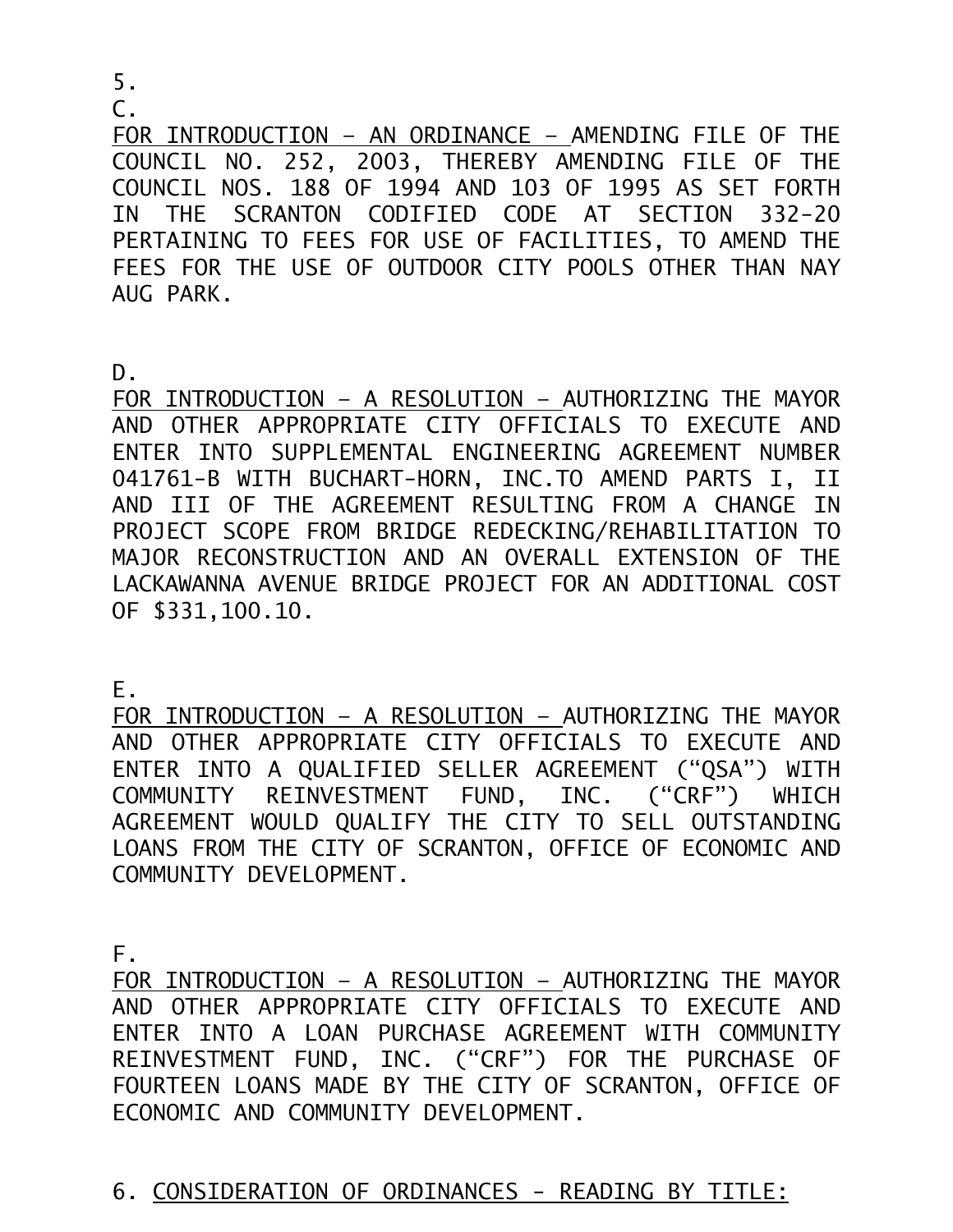NO BUSINESS AT THIS TIME.

#### 7. FINAL READING OF RESOLUTIONS AND ORDINANCES – CONSIDERATION FOR ADOPTION:

A.

FOR CONSIDERATION BY THE COMMITTEE ON FINANCE – FOR ADOPTION – RESOLUTION NO. 148, 2005 – AUTHORIZING THE MAYOR AND OTHER APPROPRIATE CITY OFFICIALS FOR THE CITY OF SCRANTON TO EXECUTE A MORTGAGE SATISFACTION CONCERNING THREE LOANS MADE ON MAY 21<sup>ST</sup> 1992 TO MUNICIPAL INDUSTRIAL DEVELOPMENT AUTHORITY OF SCRANTON (MIDAS), AN ECONOMIC DEVELOPMENT ADMINISTRATION LOAN (EDA LOAN), AN URBAN DEVELOPMENT ACTION GRANT REPAYMENT PROGRAM (UDAG LOAN) AND A COMMUNITY DEVELOPMENT BLOCK GRANT (CDBG LOAN) ALL OF WHICH ARE SECURED BY ONE MORTGAGE.

B.

FOR CONSIDERATION BY THE COMMITTEE ON RULES - FOR ADOPTION – RESOLUTION NO. 149, 2005 - AUTHORIZING THE MAYOR AND OTHER APPROPRIATE OFFICIALS OF THE CITY OF SCRANTON TO EXECUTE AND ENTER INTO A CONTRACT WITH BERKHEIMER OUTSOURCING FOR THE USE OF THE BERKHEIMER SYSTEM AND TECHNICAL SUPPORT TO ORGANIZE, SEARCH AND UPDATE CITY TAX RECORDS.

C.

FOR CONSIDERATION BY THE COMMITTEE ON RULES – FOR ADOPTION –RESOLUTION NO. 150, 2005 - AUTHORIZING THE MAYOR AND OTHER APPROPRIATE OFFICIALS OF THE CITY OF SCRANTON TO EXECUTE AND ENTER INTO A CONTRACT WITH BERKHEIMER OUTSOURCING FOR THE TASK OF SCANNING, INPUTTING AND OTHERWISE COMPUTERIZING CITY TAX RECORD BOOKS.

8. ADJOURNMENT: